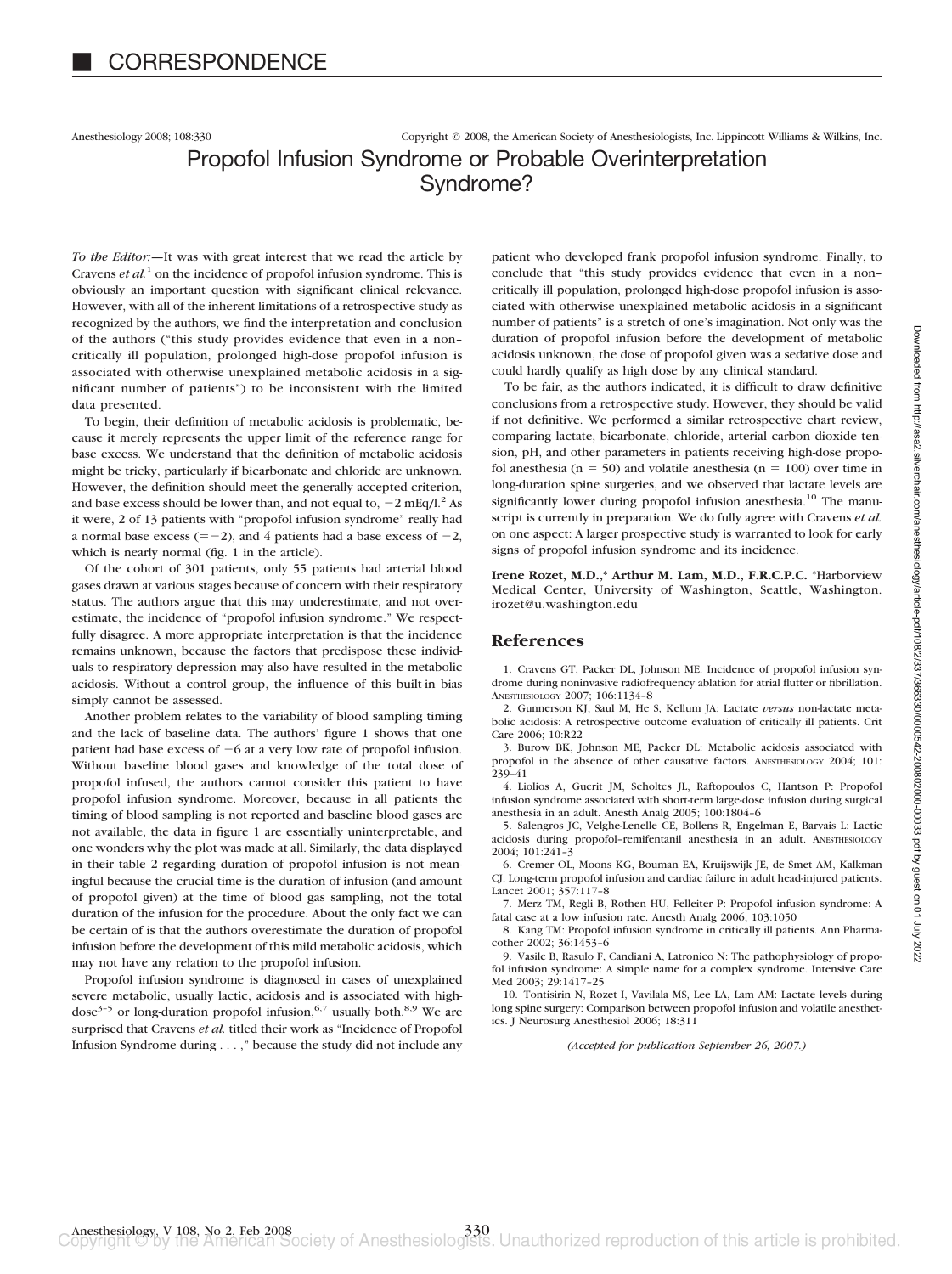Anesthesiology 2008; 108:331 Copyright © 2008, the American Society of Anesthesiologists, Inc. Lippincott Williams & Wilkins, Inc. Propofol Infusion and Lactic Acidosis

*To the Editor:—*We read with interest the retrospective study from Cravens *et al.*<sup>1</sup> about propofol infusion syndrome. The authors reported a high incidence of slight metabolic acidosis during prolonged propofol infusion in patients who received a total dose of approximately 20 mg/kg.

The main cause of propofol infusion syndrome would be cumulative high-dose propofol, whereas low doses would be safe.<sup>2-5</sup> However, there is a lack of studies looking for acidosis related to propofol infusion, and prospective studies are needed to confirm the relation between high-dose propofol and acidosis and to guarantee the safety of low-dose propofol routinely used for sedation or anesthesia. Regarding the latter, our group recently performed a prospective randomized trial in 42 patients scheduled to undergo thoracotomy to evaluate the effects of almitrine and inhaled nitric oxide on oxygenation.<sup>6</sup> Arterial blood gases and lactic acid were determined in all patients: the former because arterial oxygen tension was the main variable, and the latter to discard lactic acidosis that could be an eventual complication of almitrine administration.<sup>7,8</sup> All of the patients in the study received intravenous anesthesia with propofol and remifentanil.<sup>6</sup> The research protocol and the administration of propofol were strictly standardized. In all of the patients, anesthesia was induced with 1 mg  $\cdot$  kg<sup>-1</sup>  $\cdot$  h<sup>-1</sup> propofol and maintained with  $3 \text{ mg} \cdot \text{kg}^{-1} \cdot \text{h}^{-1}$  propofol, so that all of the patients received an average dose of 6 mg/kg propofol.

Arterial pH and lactic acid concentrations did not significantly change during the study, remaining within the normal range in all patients  $(7.35-7.45 \text{ and } 0.5-1.6 \text{ mm}$ , respectively).<sup>6</sup>

These results suggest that our patients were not at risk of propofol infusion syndrome after receiving approximately a third of the dose administered by Cravens *et al.*<sup>1</sup>

Supported by grant No. PI 98/1049 from the Ministerio de Sanidad y Consumo, Instituto de Salud Carlos III, Fondo de Investigación Sanitaria, Madrid, Spain.

In conclusion, we did not observe lactic acidosis in patients receiving low-dose propofol. These results can be useful to support the safety of short-duration, low-dose propofol, strengthening the hypothesis that acidosis after propofol infusion would be related to cumulative high doses of the drug.

**Lluı´s Gallart, M.D., Ph.D.,\* Silvia Bermejo, M.D., Teresa Silva-Costa-Gomes, M.D., Margarita M. Puig, M.D., Ph.D.** \*Hospital Universitari del Mar, Institut Municipal d'Investigacions Mèdiques, Universitat Autònoma de Barcelona, Barcelona, Spain. lgallart@imas.imim.es

#### **References**

1. Cravens GT, Packer DL, Johnson ME: Incidence of propofol infusion syndrome during noninvasive radiofrequency ablation for atrial flutter or fibrillation. ANESTHESIOLOGY 2007; 106:1134–8

2. Wysowski DK, Pollock ML: Reports of death with use of propofol (Diprivan) for nonprocedural (long-term) sedation and literature review. ANESTHESIOLOGY 2006; 105:1047–51

3. Kam PC, Cardone D: Propofol infusion syndrome. Anaesthesia 2007; 62: 690–701

4. Ahlen K, Buckley CJ, Goodale DB, Pulsford AH: The "propofol infusion syndrome": The facts, their interpretation and implications for patient care. Eur J Anaesthesiol 2006; 23:990–8

5. Crozier TA: The "propofol infusion syndrome": myth or menace? Eur J Anaesthesiol 2006; 23:987–9

6. Silva-Costa-Gomes T, Gallart L, Valles J, Trillo L, Minguella J, Puig MM: Low*versus* high-dose almitrine combined with nitric oxide to prevent hypoxia during open-chest one-lung ventilation. Br J Anaesth 2005; 95:410–6

7. B'chir A, Mebazaa A, Losser MR, Romieu M, Payen D: Intravenous almitrine bismesylate reversibly induces lactic acidosis and hepatic dysfunction in patients with acute lung injury. ANESTHESIOLOGY 1998; 89:823–30

8. Gallart L, Lu Q, Puybasset L, Umamaheswara Rao GS, Coriat P, Rouby JJ: Intravenous almitrine combined with inhaled nitric oxide for acute respiratory distress syndrome. The NO Almitrine Study Group. Am J Respir Crit Care Med 1998; 158:1770–7

*(Accepted for publication September 26, 2007.)*

Anesthesiology 2008; 108:331–2 Copyright © 2008, the American Society of Anesthesiologists, Inc. Lippincott Williams & Wilkins, Inc.

*In Reply:*—We appreciate the interest in our report<sup>1</sup> by Drs. Rozet and Lam and by Dr. Gallart *et al.*, and we welcome the opportunity to address the important issues raised in their letters. We agree with them that our results are limited by the retrospective study design and require a prospective study for confirmation, as we stated in our report.

The other concerns of Drs. Rozet and Lam seem to derive from their criticism that "the study did not include any patient who developed frank propofol infusion syndrome." Although it is true that none of our patients exhibited severe metabolic acidosis, the purpose of our study was not to detect fulminant propofol infusion syndrome, which is rare and unlikely to be detected in the size population we studied, but to determine whether we could detect "initially reversible and usually benign" metabolic acidosis in patients receiving propofol.<sup>1</sup> Drs. Rozet and Lam's assertion that propofol infusion syndrome includes only "unexplained severe metabolic, usually lactic, acidosis and is associated with high-dose or long-duration propofol infusion, usually both," implies that the mild syndrome either never occurs or never progresses to become severe and clinically evident. These assertions are incorrect (see references 12, 14 –17, and 19 and the associated discussion in our article<sup>1</sup>) and highlight the need to address the question we posed in our study.

As Drs. Rozet and Lam suggest, defining metabolic acidosis for our study was challenging. They suggest that a definition of base excess (BE) of  $-3$  mEq/l or less would be more appropriate than BE of  $-2$  or

less, which we chose, to "meet the generally accepted criterion" given in their reference 2. However, that reference and others we are aware of refer to stratifying critically ill intensive care unit patients, with the acidotic population in their reference 2 having a mortality of  $45\%$ <sup>2</sup> In contrast, we were trying to detect early metabolic acidosis in a relatively healthy population where no mortality was expected. As we noted in our report, "in three well-documented cases of the syndrome, the initial negative BE was  $-2$  to  $-3$ ,"<sup>1</sup> so we prospectively selected BE of  $-2$  or less before data abstraction. Furthermore, it is clear from inspecting our data (table 1 and fig. 1) that excluding the few patients with maximal negative BE of  $-2$  would cause only minor changes in the incidence of metabolic acidosis in our study population and would not change the statistical comparison with our comparator group.

Our original submission did contain data on time and propofol dose for each arterial blood gas sampling in all patients who had multiple arterial blood gases drawn. This was deleted in the interest of shortening the article, but did not appreciably affect our analysis.

We look forward to publication of the details of the retrospective study of Drs. Rozet and Lam. We congratulate them on the collection of more detailed parameters of acid– base status, including lactate and chloride, than were available to us in our study. It will be important for the report to include data on calculated BE as well as the other parameters listed, because it is the parameter most indicative of metabolic acidosis independent of ventilator adjustments.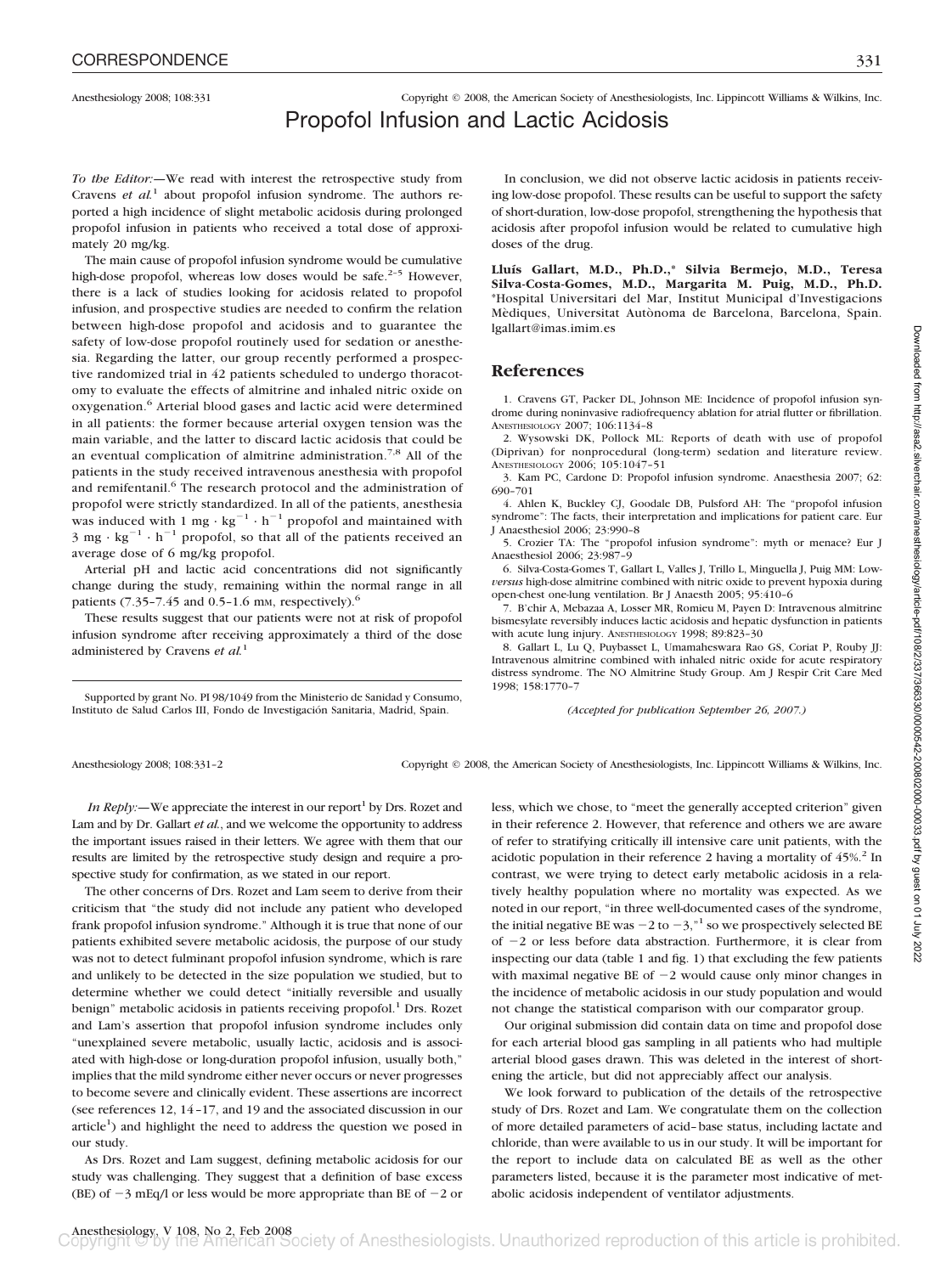We appreciate Dr. Gallart *et al.* making us aware of the article by their group where arterial blood gases and lactate levels were obtained during propofol anesthesia while studying almitrine and nitric oxide during one-lung ventilation.<sup>3</sup> Both in terms of total dose and time administered, their patients' propofol exposure was less than a third of ours, suggesting a possible lower threshold for propofol metabolic acidosis. However, their study, although well designed for the questions it was addressing, may be limited by variables besides propofol: Almitrine is known to affect metabolic acidosis, ventilation was adjusted after institution of one-lung ventilation while BE was not reported, and cardiac index decreased and then increased significantly during the study.

It is important to elucidate the mechanism and incidence of propofol infusion syndrome to better prevent and treat it. We appreciate the interest of Drs. Rozet and Lam and Dr. Gallart *et al.* in addressing this area of concern.

**Michael E. Johnson, M.D., Ph.D.,\* Grant T. Cravens, M.D.** \*Mayo Clinic College of Medicine, Rochester, Minnesota. johnson.michael@mayo.edu

#### **References**

1. Cravens GT, Packer DL, Johnson ME: Incidence of propofol infusion syndrome during noninvasive radiofrequency ablation for atrial flutter or fibrillation. ANESTHESIOLOGY 2007; 106:1134–8

2. Gunnerson KJ, Saul M, He S, Kellum JA: Lactate *versus* non-lactate metabolic acidosis: A retrospective outcome evaluation of critically ill patients. Crit Care 2006; 10:R22

3. Silva-Costa-Gomes T, Gallart L, Valles J, Trillo L, Minguella J, Puig MM: Low*versus* high-dose almitrine combined with nitric oxide to prevent hypoxia during open-chest one-lung ventilation. Br J Anaesth 2005; 95:410–6

*(Accepted for publication September 26, 2007.)*

Anesthesiology 2008; 108:332 Copyright © 2008, the American Society of Anesthesiologists, Inc. Lippincott Williams & Wilkins, Inc.

# The Future for B-type Natriuretic Peptide in Preoperative Assessment

*To the Editor*:—We congratulate Dr. Mahla *et al.*<sup>1</sup> on their recent work on using brain natriuretic peptide (BNP) to predict adverse cardiac outcomes after vascular surgery. We would like to comment on the editorial by Augoustides and Fleischer<sup>2</sup> on the possible future use of BNP in this regard.

It is obviously highly desirable to now move from using BNP to better predict risk to using it to better reduce risk. However, this next step requires careful thought because, unlike many other risk predictors, BNP is not a culprit itself but is rather a marker of other culprits. We feel that the next crucial step is to fully phenotype high-BNP/highrisk preoperative individuals to better target the "multimodal perioperative interventions" suggested by Augoustides and Fleischer.

This phenotyping step is crucial because BNP can be elevated by virtually any cardiac abnormality, many of which will be silent. BNP can be elevated by (silent) myocardial ischemia, valve disease, left ventricular dysfunction, left atrial dilatation, left ventricular hypertrophy, or even atrial fibrillation. Many of these may coexist in some individuals. The study of Mahla *et al.*<sup>1</sup> only excluded a few of these causes of elevated BNP (left ventricular systolic dysfunction, atrial fibrillation, and one form of valve disease). Therefore, many of the patients studied who had high BNP could harbor silent ischemia, left atrial dilatation, left ventricular hypertrophy, and subtle valve disease other than aortic stenosis. Surely a crucial step is for us to fully phenotype such high-BNP/high-risk individuals to get a full picture of the spectrum of their underlying cardiac abnormalities so that when we devise intervention trials to try to reduce their risk, the interventions will be targeted to the underlying cardiac abnormality, *i.e.*, "smarter" trials. This is because each of the different aforementioned cardiac abnormalities (if found) would best be treated in different ways,  $e.g., \beta$  blockade, higher statin dose or angioplasty for silent ischemia, angiotensin receptor blocker, aldosterone blockade and ultralow blood pressure for left ventricular hypertrophy, ARB and anticoagulation for left atrial dilatation, and even valve repair or valvuloplasty in some valve disease cases. Surely we ought not to devise therapeutic interventions before we fully phenotype these individuals to better understand the source of their increased BNP/increased risk.

Phenotyping high-BNP preoperative individuals could produce another benefit. This is because experience in other settings suggests that an obvious cause for the high BNP may not be found in every case. Therefore, phenotyping high-BNP individuals may enable us to even better target our interventions because we could then target our interventions to those who fail two high-risk screening tests rather than just one, *i.e.*, therapies could be targeted not just to those who failed a BNP test but to those who failed a BNP test and a search for silent cardiac abnormalities.

That is, high BNP patients may need to be phenotyped not only because the information will be necessary for us to move forward to "smarter" trials, but also because it may be more cost effective ultimately to target whatever therapies are devised toward those who fail two screening tests (BNP and phenotyping) rather than just one (BNP).

**Kate L. Struthers, M.B., Ch.B., Anna-Maria J. Choy, M.D., Chim C. Lang, M.D.\*** \*Ninewells Hospital and Medical School, Dundee, United Kingdom. c.c.lang@dundee.ac.uk

#### **References**

1. Mahla E, Baumann A, Rehak P, Watzinger N, Vicenzi MN, Maier R, Tiesenhausen K, Metzler H, Toller W: N-terminal pro-brain natriuretic peptide identified patients at high risk for adverse cardiac outcome after vascular surgery. ANESTHESI-OLOGY 2007; 106:1088–95

2. Augoustides J, Fleisher LA: Advancing perioperative prediction of cardiac risk after vascular surgery: Does postoperative N-terminal pro-brain natriuretic peptide do the trick? ANESTHESIOLOGY 2007; 106:1080–2

*(Accepted for publication October 2, 2007.)*

Anesthesiology 2008; 108:332-3 Copyright © 2008, the American Society of Anesthesiologists, Inc. Lippincott Williams & Wilkins, Inc.

*In Reply:—*We thank Dr. Struthers *et al.* for their valuable comments on our recent editorial<sup>1</sup> about the value of brain natriuretic peptide (BNP) in the perioperative prediction of cardiac risk after vascular surgery. The editorial discussed the implications of the recent article by Dr. Mahla *et al.*<sup>2</sup>

In their letter, Dr. Struthers *et al.* emphasize that an elevated BNP is a marker of diverse cardiac phenotype. These include disorders of the atrium (*e.g.*, fibrillation, distention), the ventricle (*e.g.*, hypertrophy, ischemia, dysfunction), and/or a cardiac valve (*e.g.*, aortic stenosis). They further suggest that perioperative trials designed to reduce car-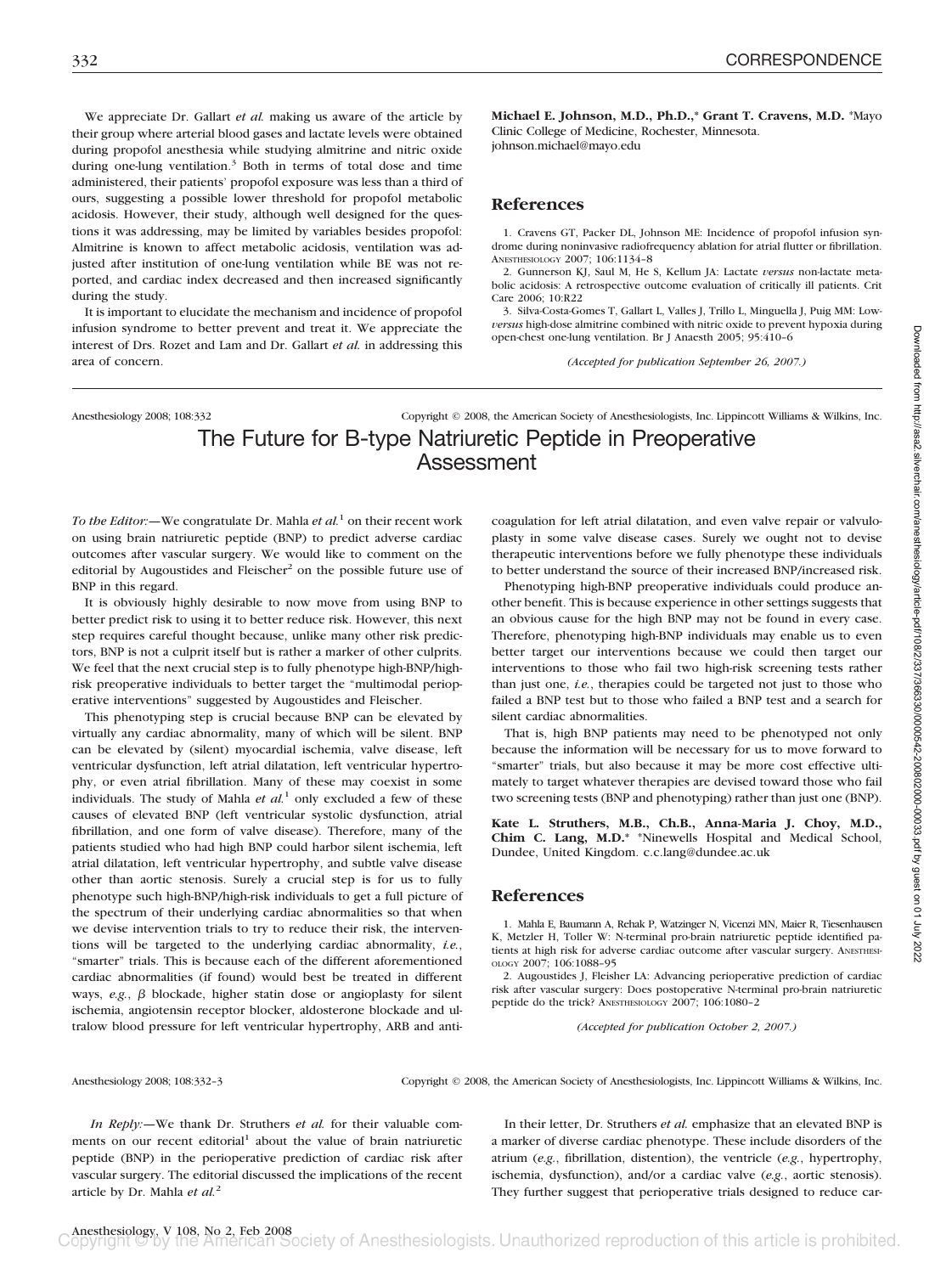diac risk in the setting of increased BNP be calibrated to the specific etiologic cardiac phenotype.

This principle for trial design based on BNP makes excellent sense because perioperative intervention (mechanical and/or pharmacologic) will depend on the cardiac phenotypic profile. Mechanical interventions include valve repair/replacement for aortic stenosis and/or angioplasty with possible stenting for coronary syndromes. Pharmacologic interventions include anticoagulation and statins for coronary syndromes as well as angiotensin blockade for left ventricular hypertrophy. Mixed intervention will blend appropriate mechanical and pharmacologic therapies as in the aforementioned examples for coronary syndromes.

This type of clinical trial is already being implemented in the care of patients with cardiac disease. In the perioperative setting, an increase in BNP after coronary artery bypass surgery can trigger refinement of biventricular pacing for optimal ventricular synchronization and consequent significant increase in ejection fraction.<sup>3</sup> In the ambulatory setting, the trend in BNP over time can assess the outcome of pharmacologic intervention in patients with stable ischemic cardiomyopathy.<sup>4</sup>

As Dr. Struthers *et al.* also point out, the combination of BNP and cardiac phenotype will not only stratify cardiac risk, but can also target intervention in patients with no overt cardiac disease. These interventions would aim to reduce future adverse cardiac events.

Again, this type of intervention is already being explored in the therapy of cardiac disease. As an example, angiotensin blockade with valsartan has recently been shown to significantly improve the overall cardiovascular profile in adults with asymptomatic cardiovascular abnormalities.<sup>5</sup> Furthermore, increased BNP significantly predicted future cardiovascular mortality and morbidity in low-risk patients with stable coronary artery disease and preserved ventricular function (a patient cohort with silent cardiac abnormalities).<sup>6</sup>

In summary, Dr. Struthers *et al.* are to be congratulated for further refining the predictive value of perioperative BNP with the role of the associated cardiac phenotype whether symptomatic or not. We anticipate that future trials in this area will be of higher quality and impact as a result.

**John G. T. Augoustides, M.D., F.A.S.E.,\* Lee A. Fleisher, M.D., F.A.C.C.** \*Hospital of the University of Pennsylvania, Philadelphia, Pennsylvania. yiandoc@hotmail.com

#### **References**

1. Augoustides J, Fleisher LA: Advancing perioperative prediction of cardiac risk after vascular surgery: Does postoperative N-terminal pro-brain natriuretic peptide do the trick? ANESTHESIOLOGY 2007; 106:1080–2

2. Mahla E, Baumann A, Rehak P, Watzinger N, Vicenzi MN, Maier R, Tiesenhausen K, Metzler H, Toller W: N-terminal pro-brain natriuretic peptide identifies patients at high risk for adverse outcome after vascular surgery. ANESTHESIOLOGY 2007; 106:1088–95

3. Raab S, Oertel F, Weimann T, Danoy V, Beyer M: Brain natriuretic peptide: A reliable parameter for the effectiveness of cardiac resynchronization therapy after coronary artery bypass grafting. Interact Cardiovasc Thorac Surg 2006; 4:439–43

4. Di Napoli P, Di Giovanni P, Gaeta MA, D'Apolito G, Barsotti A: Beneficial effects of trimetazidine treatment on exercise tolerance and B-type natriuretic peptide and troponin T plasma levels in patients with stable ischemic cardiomyopathy. Am Heart J 2007; 154:602.e1–5

5. Duprez DA, Florea ND, Jones K, Cohn JN: Beneficial effects of valsartan in asymptomatic individuals with vascular or cardiac abnormalities: The DETECTIV Pilot Study. J Am Coll Cardiol 2007; 50:835–9

6. Omland T, Sabatine MS, Jablonski KA, Rice MM, Hsia J, Wergeland R, Landaas S, Rouleau JL, Domanski MJ, Hall C, Pfeffer MA, Braunwald E, PEACE Investigators: Prognostic value of B-type natriuretic peptide in patients with stable coronary artery disease: The PEACE Trial. J Am Coll Cardiol 2007; 50: 205–14

*(Accepted for publication October 2, 2007.)*

Anesthesiology 2008; 108:333–4 Copyright © 2008, the American Society of Anesthesiologists, Inc. Lippincott Williams & Wilkins, Inc.

*In Reply:—*We thank Dr. Struthers *et al.* for their interest in our article<sup>1</sup> and their suggestions for future research based both on high preoperative levels of brain natriuretic peptide (BNP) and the specifics of underlying cardiac pathology.

We are well aware that fully phenotyping, *i.e.*, identification of the underlying cardiac disease and targeted therapy, comprises current and future possibilities for primary and secondary prevention in the individual cardiologic patient, as recently highlighted by Drs. Struthers and Lang.<sup>2</sup>

Preoperative phenotyping, however, is often limited by timely constrictions due to concomitant and disabling illness that necessitates a rapid surgical intervention. Furthermore, surgical illness and the specifics of the perioperative period (obesity, immobilization, opioids, anemia, catecholamine surges, and hypercoagulability) may both obscure and aggravate the underlying cardiac disease. In addition, recent trials in patients with stable coronary artery disease demonstrated that knowledge of functional coronary artery stenoses and subsequent prophylactic revascularization did not improve cardiac outcome when compared with optimized conventional therapy.<sup>3,4</sup>

For many years, anesthesiologists have been relying on clinical risk indices to define perioperative cardiac risk.<sup>5</sup> Recently BNP, though being an "unspecific" marker of cardiac damage, outperformed risk indices<sup>6</sup> and stress testing.<sup>7</sup> In the future, determination of BNP might therefore complement anesthesiologic risk assessment by identifying high-risk/high-BNP patients and define the best time (preoperative, early postoperative, or after surgical rehabilitation) for further cardiac evaluation and targeted therapy. However, because of the lack of well-established cutoffs of BNP,<sup>2</sup> influence of various patient-specific factors,<sup>8</sup> and perioperative undulation of BNP, "high" values will have

to be defined and validated in future studies in different surgical settings.

**Elisabeth Mahla, M.D.,\* Norbert Watzinger, M.D., Wolfgang Toller, M.D.** \*Medical University Graz, Graz, Austria. elisabeth.mahla@meduni-graz.at

### **References**

1. Mahla E, Baumann A, Rehak P, Watzinger N, Vicenzi MN, Maier R, Tiesenhausen K, Metzler H, Toller W: N-terminal pro-brain natriuretic peptide identifies patients at high risk for adverse outcome after vascular surgery. ANES-THESIOLOGY 2007; 106:1088–95

2. Struthers A, Lang C: The potential to improve primary prevention in the future by using BNP/N-BNP as an indicator of silent "pancardiac" target organ damage: BNP/N-BNP could become for the heart what microalbuminuria is for the kidney. Eur Heart J 2007; 28:1678–82

3. McFalls EO, Ward HB, Moritz TE, Goldman S, Krupski WC, Littooy F, Pierpont G, Santilli S, Rapp J, Hattler B, Shunk K, Jaenicke C, Thottapurathu L, Ellis N, Reda DJ, Henderson WG: Coronary-artery revascularization before elective major vascular surgery. N Engl J Med 2004; 351:2795–804

4. Poldermans D, Schouten O, Vidakovic R, Bax JJ, Thomson IR, Hoeks SE, Feringa HH, Dunkelgrun M, de Jaegere P, Maat A, van Sambeek MR, Kertai MD, Boersma E: A clinical randomized trial to evaluate the safety of a noninvasive approach in high-risk patients undergoing major vascular surgery: The DE-CREASE-V Pilot Study. J Am Coll Cardiol 2007; 49:1763–9

5. Eagle KA, Berger PB, Calkins H, Chaitman BR, Ewy GA, Fleischmann KE, Fleisher LA, Froehlich JB, Gusberg RJ, Leppo JA: ACC/AHA guideline update for perioperative cardiovascular evaluation for noncardiac surgery—executive summary: A report of the American College of Cardiology/American Heart Association Task Force on Practice Guidelines. J Am Coll Cardiol 2002; 39:542–53

6. Dernellis JM, Panaretou MP: Assessment of cardiac risk before noncardiac surgery: Brain natriuretic peptide in 1590 patients. Heart 2006; 92:1645–50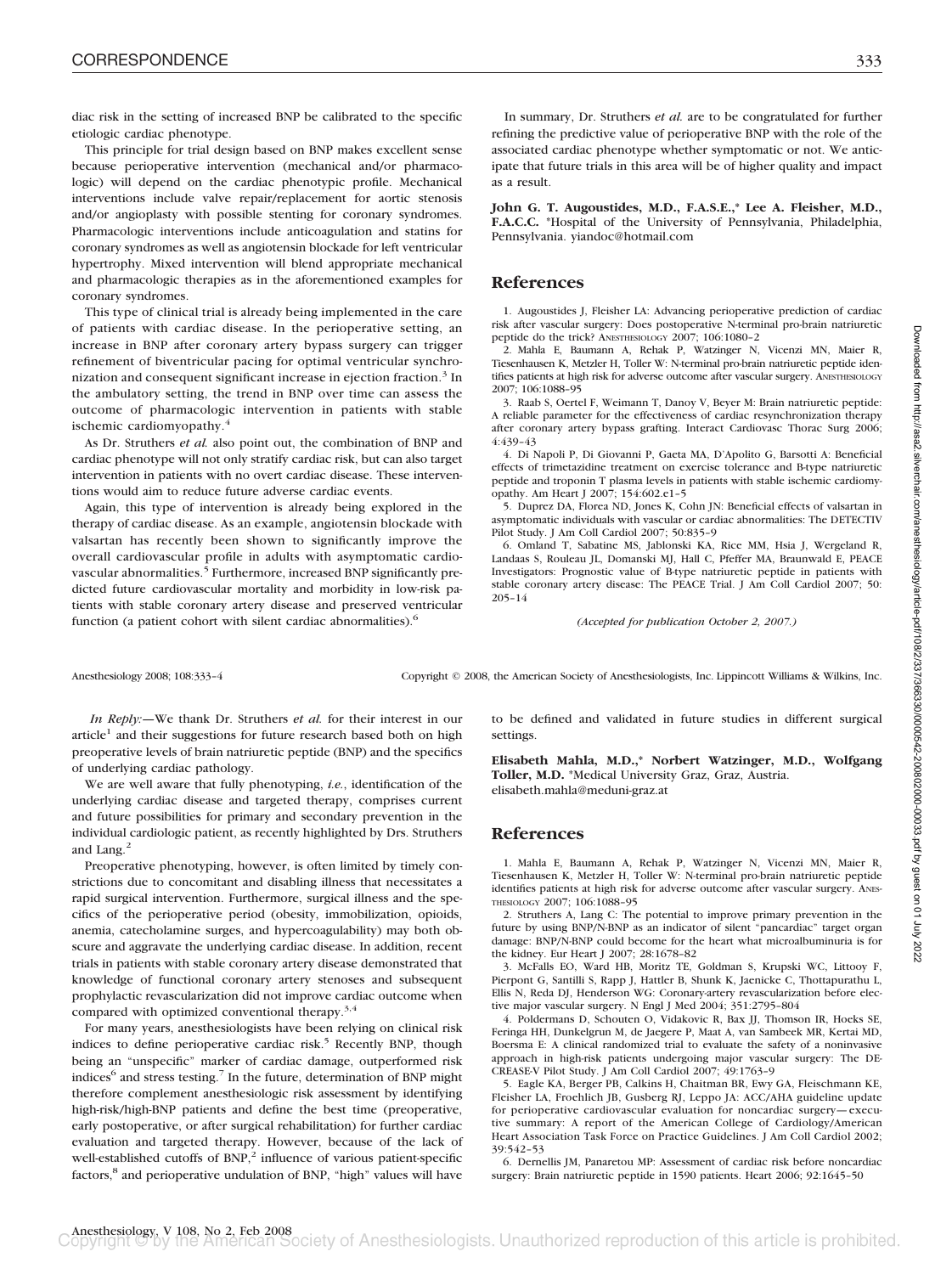7. Feringa HH, Schouten O, Dunkelgrun M, Bax JJ, Boersma E, Elhendy A, de Jonge R, Karagiannis SE, Vidakovic R, Poldermans D: Plasma N-terminal pro-Btype natriuretic peptide as long-term prognostic marker after major vascular surgery. Heart 2007; 93:226–31

8. Maisel A: The coming of age of natriuretic peptides: The emperor does have clothes! J Am Coll Cardiol 2006; 47:61–4

*(Accepted for publication October 2, 2007.)*

Anesthesiology 2008; 108:334 Copyright © 2008, the American Society of Anesthesiologists, Inc. Lippincott Williams & Wilkins, Inc. A Critique of Intradiscal Administration for Treatment of **Radiculopathy** 

*To the Editor:—*The recent article by Cohen *et al.*<sup>1</sup> uses intradiscal administration of the anti–tumor necrosis factor (TNF) biologic etanercept for the treatment of two subsets of patients with chronic disc-related pain. The rationale for the selection of an anti-TNF biologic for these patients, including the 42% of the study subjects with chronic lumbosacral radiculopathy, has a substantial scientific basis, which includes both basic science and clinical evidence that excess TNF- $\alpha$  is centrally involved in the pathogenesis of discrelated pain. $2-5$  In the case of lumbosacral radiculopathy, the anatomical site of inflammation and neuronal dysfunction is well delineated by the clinical presentation establishing dysfunction of a particular nerve root.

In addition, there is a reasonable scientific basis to study delivery of etanercept, which is anatomically targeted to the nerve root in those patients with clinically defined chronic radiculopathy. This scientific basis is supported not only by the evidence cited above implicating  $TNF-\alpha$  in the initiation, amplification, and maintenance of disc-related pain, but also by the long history of the use of anatomically targeted delivery of corticosteroids for the treatment of sciatica.<sup>6</sup> But it should be pointed out that each of these studies, and established medical practice, involves the use of perispinal *extradiscal* administration of antiinflammatories, rather than *intradiscal* administration, as used by the study authors.

It is therefore puzzling that Cohen *et al.* chose to include patients with lumbosacral radiculopathy in a study of minute doses of etanercept delivered into the intervertebral disc, where the anti-TNF biologic would be surrounded by a thick, fibrous capsule, the annulus fibrosus. It seems reasonable that the annulus fibrosus, in view of its structure, might impede delivery of etanercept to the nerve root, the expected primary site of TNF- $\alpha$ -mediated pathology.

The intradiscal design of the study of Cohen *et al.* is all the more puzzling in view of the published work of my colleagues and me, some of which is cited in the article of Cohen *et al.*2,3 The use of etanercept for disc-related pain was first described in  $1999$ .<sup>7</sup> Since that time, my colleagues and I have successfully treated a large number of patients with severe and intractable disc-related pain using perispinal *extradiscal* etanercept, a method designed to deliver etanercept in therapeutic concentration to the site of neuronal pathology, including the nerve root.2,3,8 –12

To the credit of the authors, they point out that the low doses of etanercept studied, ranging from 0.1 to 1.5 mg, may have contributed to the lack of therapeutic effect in their study. The *intradiscal* doses they used ranged from 0.4% to 6% of the *extradiscal* etanercept dose in our studies.2,3,8 Although it is certainly reasonable to be cautious in choosing the appropriate dose, selection of a subtherapeutic dose may doom a study to failure. In the case of etanercept for neuropathic pain, there is basic science evidence that high local concentrations of etanercept may be necessary for an optimal therapeutic effect, a rationale

supporting targeted extradiscal etanercept.<sup>13,14</sup> In their discussion, the authors hypothesize whether systemic delivery may be superior. One would argue, based on the above, that it was the subtherapeutic doses of etanercept selected, along with the choice of intradiscal rather than extradiscal perispinal administration, that resulted in the lack of efficacy observed.

It seems that Cohen *et al.* may not disagree with the above analysis, because they presently are conducting a trial of perispinal extradiscal etanercept, delivered epidurally, for treatment of sciatica\* at doses ranging from 2 to 6 mg. The concept of epidural etanercept for treatment of sciatica has been previously described, $9-11$  but we currently are uncertain whether this more invasive delivery method will be as efficacious as larger doses of etanercept injected superficial to the ligamentum flavum.<sup>2,3,8,12</sup> We look forward to the results of this clinical trial.

**Edward L. Tobinick, M.D.,** University of California, Los Angeles, California. etmd@ucla.edu

#### **References**

1. Cohen SP, Wenzell D, Hurley RW, Kurihara C, Buckenmaier CC III, Griffith S, Larkin TM, Dahl E, Morlando BJ: A double-blind, placebo-controlled, dose– response pilot study evaluating intradiscal etanercept in patients with chronic discogenic low back pain or lumbosacral radiculopathy. ANESTHESIOLOGY 2007; 107:99–105

2. Tobinick EL, Britschgi-Davoodifar S: Perispinal TNF-alpha inhibition for discogenic pain. Swiss Med Wkly 2003; 133:170–7

3. Tobinick E, Davoodifar S: Efficacy of etanercept delivered by perispinal administration for chronic back and/or neck disc-related pain: A study of clinical observations in 143 patients. Curr Med Res Opin 2004; 20:1075–85

4. Sommer C, Schafers M: Mechanisms of neuropathic pain: The role of cytokines. Drug Discovery Today Dis Mech 2004; 1:441–8

5. Aoki Y, Takahashi K, Ohtori S, Moriya H: Neuropathology of discogenic low back pain: A review. Internet J Spine Surg 2005; 2 (1)

6. Arden NK, Price C, Reading I, Stubbing J, Hazelgrove J, Dunne C, Michel M, Rogers P, Cooper C: A multicentre randomized controlled trial of epidural corticosteroid injections for sciatica: The WEST study. Rheumatology (Oxford) 2005; 44:1399–406

7. Tobinick E, Tobinick A, inventors; TACT IP, LLC, assignee: Tumor necrosis factor antagonists for the treatment of neurological disorders. US patent 6,015,557. January 18, 2000

8. Tobinick EL: Targeted etanercept for discogenic neck pain: Uncontrolled, open-label results in two adults. Clin Ther 2003; 25:1211–8

9. Tobinick E, inventor; TACT IP, LLC, assignee: Cytokine antagonists for the treatment of localized disorders. US patent 6,419,944. July 16, 2002

10. Tobinick E, inventor; TACT IP, LLC, assignee: Cytokine antagonists for treatment of localized disorders. US patent 6,537,549. March 25, 2003

11. Tobinick E, inventor; TACT IP, LLC, assignee: Cytokine antagonists for neurological and neuropsychiatric disorders. US patent 6,982,089. January 3, 2006

12. Tobinick E: Spinal delivery of p38: TNF-alpha inhibitors. PLoS Med 2006; 3:e511 13. Sommer C, Schafers M, Marziniak M, Toyka KV: Etanercept reduces hyperal-

gesia in experimental painful neuropathy. J Peripher Nerv Syst 2001; 6:67–72 14. Wacnik PW, Eikmeier LJ, Simone DA, Wilcox GL, Beitz AJ: Nociceptive

characteristics of tumor necrosis factor-alpha in naive and tumor-bearing mice. Neuroscience 2005; 132:479–91

\* Listed at www.clinicaltrials.gov. Accessed July 20, 2007. *(Accepted for publication October 5, 2007.)*

Anesthesiology, V 108, No 2, Feb 2008<br> **Example 2008** Copyright C by the American Society of Anesthesiologists. Unauthorized reproduction of this article is prohibited.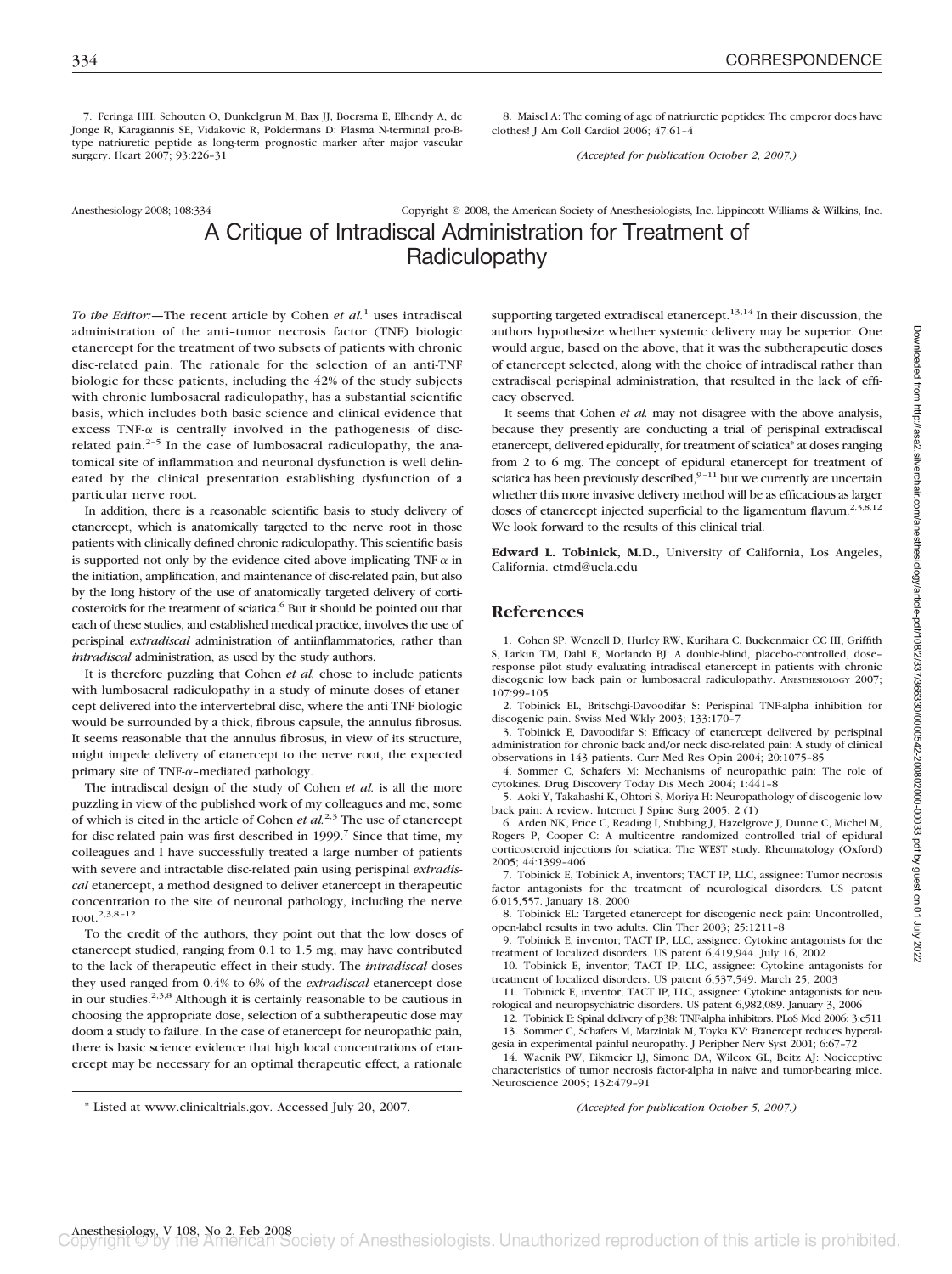*In Reply:—*We are grateful to Dr. Tobinick for his clinical work evaluating etanercept for spinal pain, and his astute and prescient comments regarding our past and future endeavors.<sup>1</sup> First, we would like to point out that intradiscal tumor necrosis factor- $\alpha$  administration to relieve radicular pain is not quite analogous to the intradiscal injection of corticosteroid, which has been shown in previous studies to be no more effective than placebo for this condition.<sup>2,3</sup> Although inflammatory cytokines released from a degenerative disc might be the source of a painful, chemically irritated nerve root,  $4-6$  the disc itself is not the primary site of inflammation. Therefore, it is not surprising that intradiscal steroids are ineffective for lumbosacral radiculopathy. For predominantly axial low back pain presumed secondary to internal disc disruption, there is no scientific basis to suppose that the epidural injection of tumor necrosis factor- $\alpha$  inhibitors might be effective.

In contrast, the "mechanistic-based treatment of pain" paradigm advocates identifying the principal pain generator (*i.e.*, high concentrations of tumor necrosis factor  $\alpha$  expelled from a degenerated disc) and treating it with target-specific medications (*i.e.*, tumor necrosis factor- $\alpha$  inhibitors).<sup>7</sup> In this context, injecting etanercept intradiscally can be viewed as a logical extension of this theory.

Second and perhaps more importantly, Dr. Tobinick seems to have overlooked the possibility that our intradiscal study was never intended to be the decisive word on the subject. Rather, our main objectives in undertaking this endeavor were to establish safety (hence our low, logarithmically increasing doses) in this setting and to determine dose ranges for the more definitive and auspicious epidural study he alluded to. The risk:benefit ratio is considerably higher for the epidural administration of etanercept in radiculopathy, a condition for which effective treatments are available, than it is for refractory low back pain patients already scheduled to undergo discography in a last-ditch effort to determine eligibility for either experimental intradiscal procedures or spine surgery. In addition, we have previously demonstrated that a significant portion of intradiscal injectate extravasates into the epidural space in patients with degenerative disc disease.<sup>8</sup> This suggests that the poor response of our patients may better reflect their long duration of pain (inflammatory cytokines play a more prominent role in acute pain than chronic pain) and multiple previous treatment failures, rather than the intradiscal route of administration.

**Steven P. Cohen, M.D.,\* Daniel Wenzell, M.D., Thomas M. Larkin, M.D.** \*Johns Hopkins School of Medicine, Baltimore, Maryland, and Walter Reed Army Medical Center, Washington, D.C. scohen40@jhmi.edu

#### **References**

1. Cohen SP, Wenzell D, Hurley RW, Kurihara C, Buckenmaier CC III, Griffith S, Larkin TM, Dahl E, Morlando BJ: A double-blind, placebo-controlled, dose– response pilot study evaluating intradiscal etanercept in patients with chronic discogenic low back pain or lumbosacral radiculopathy. ANESTHESIOLOGY 2007; 107:99–105

2. Khot A, Bowditch M, Powell J, Sharp D: The use of intradiscal steroid therapy for lumbar spinal discogenic pain: A randomized controlled trial. Spine 2004; 29:833–6

3. Simmons JW, McMillin JN, Emery SF, Kimmich SJ: Intradiscal steroids: A prospective double-blind clinical trial. Spine 1992; 17 (suppl):S172–5

4. Ozaktay AC, Cavanaugh JM, Asik I, DeLeo JA, Weinstein JA: Dorsal root sensitivity to interleukin-1 beta, interleukin-6 and tumor necrosis factor in rats. Eur Spine J 2002; 11:467–75

5. Olmarker K, Larsson K: Tumor necrosis factor (alpha) and nucleus-pulposus-induced nerve root injury. Spine 1998; 23:2538–44

6. Igarashi T, Kikuchi S, Shubayev V, Myers RR: Exogenous tumor necrosis factor-alpha mimics nucleus pulposus-induced neuropathology. Spine 2000; 25: 2975–80

7. Woolf CJ, American College of Physicians, American Physiological Society: Pain: Moving from symptom control toward mechanism-specific pharmacologic management. Ann Intern Med 2004; 140:441–51

8. Cohen SP, Oberfell R, Larkin T, Fant G, Stojanovic M: Does needle insertion site affect discography results? A retrospective analysis. Spine 2002; 27:2279–83

*(Accepted for publication October 5, 2007.)*

Anesthesiology 2008; 108:335–6 Copyright © 2008, the American Society of Anesthesiologists, Inc. Lippincott Williams & Wilkins, Inc.

# Perioperative Protective Ventilatory Strategies in Patients without Acute Lung Injuries

*To the Editor:—*We enjoyed reading the recent editorial and review article about optimal tidal volume  $(V_T)$  in patients without acute lung injury.<sup>1,2</sup> Overstretching healthy lungs with "traditional"  $V_T$  in the range of 10 –15 ml/kg predicted body weight has been shown to trigger inflammatory and procoagulant alveolar responses. Furthermore, synergism rather than additivity between ventilator-induced alveolar stress and other injurious pulmonary factors (sepsis, ischemia– reperfusion, hypoxia–reoxygenation, major trauma and surgery) has been incriminated in damaging the alveolocapillary barrier. Ultimately, a multiple hit concept has emerged to explain the pathophysiologic mechanisms of acute lung injury.

We fully agree that protective ventilatory strategies  $(V_T \text{ of } 6 \text{ ml/kg})$ predicted body weight, inspiratory plateau pressure  $\leq$ 20 cm H<sub>2</sub>O, positive end-expiratory pressure [PEEP] levels  $>$  5 cm H<sub>2</sub>O) currently applied in the intensive care unit should also be adopted to manage surgical patients with "vulnerable" lungs (*e.g.*, ongoing inflammatory/ infectious disease, lung resection, major trauma and surgery). Unfortunately, in the majority of surgical patients with "healthy" lungs and no acute lung injury risk factors, the proposed ventilatory guidelines  $(V<sub>T</sub>$  <10 ml/kg predicted body weight, inspiratory plateau pressure  $<$ 20 cm H<sub>2</sub>O, PEEP  $\ge$  5 cm H<sub>2</sub>O) will little influence the incidence and severity of postoperative respiratory complications. Indeed, in this large population group, postoperative atelectasis is the commonest problem and the major cause of hypoxemia and nosocomial pneumonia. Accordingly, preventing atelectasis should be considered as an important objective in perioperative management.<sup>3</sup>

After anesthesia induction in the supine position, functional residual capacity is markedly reduced (approximately 0.7–1.3 l), and atelectasis develops in the dependent part of the lungs as a result of the loss of inspiratory muscle tone, cephalad diaphragm displacement, intrathoracic shift of blood volume, and oxygen resorption.<sup>4</sup> Starting from a lower functional residual capacity, the inspiratory–expiratory cycles are completed on a lesser compliant part of the pressure–volume curve, and the repetitive opening–closing of small airways and unstable alveoli initiate proinflammatory responses. Accordingly, the mechanical breath  $(V_T)$  is delivered to a nonhomogenous lung with a continuum ranging from variable degree of alveolar collapse (dependent areas) to a variable degree of overdistension (nondependent areas) that translates into ventilation–perfusion mismatch with impaired oxygenation.

After numerous failed attempts to acquire a Reply from the Editorial authors to this Letter, it is being published without the benefit of their response.—James C. Eisenach, M.D., Editor-in-Chief.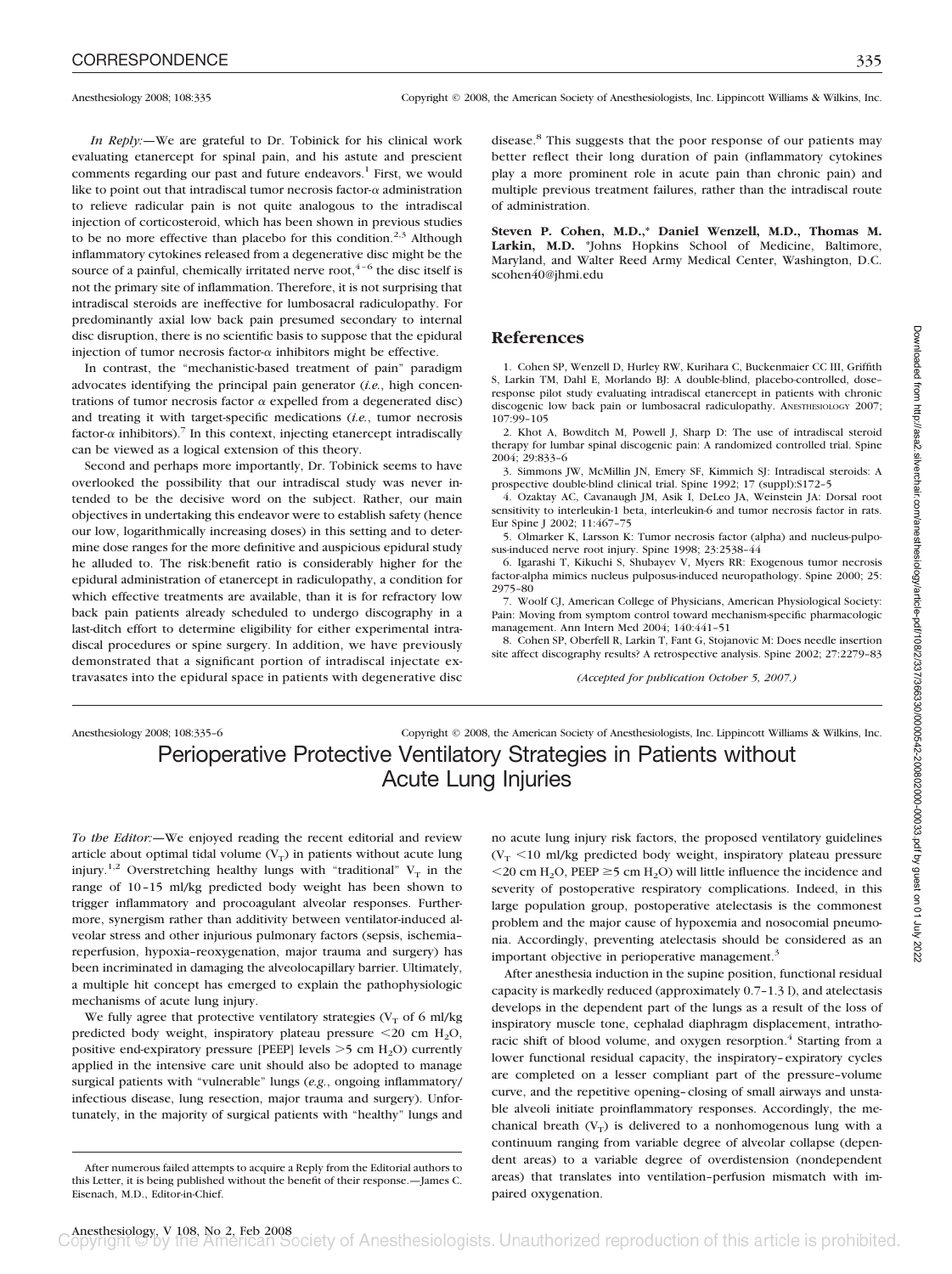

**Fig. 1. Perioperative multimodal lung**protective approach. ALI = acute lung in**jury; ARDS adult respiratory distress** syndrome; BiPAP = bilevel positive airway pressure; CMV = controlled mechanical ventilation; CPAP = continu**ous positive airway pressure; Intraop intraoperative;** MODS = multiple organ **dysfunction syndrome; PEEP positive** end-expiratory pressure; PSV = pressuresupport ventilation; SIRS = systemic in**flammatory** response syndrome;  $V_T$  = **tidal volume.**

Besides limiting alveolar trauma with low  $V_T$ , attenuating the loss of functional residual capacity and preventing the formation of atelectasis should be attempted by a stepwise approach (fig. 1): (1) application of continuous positive airway pressure and PEEP during the induction of anesthesia<sup>5,6</sup>; (2) titration of low to moderate PEEP levels according to physiologic indices (lower inflection point of the pressure–volume curve, oxygenation indices, hemodynamics) and/or lung imaging techniques (*e.g.*, electrical thoracic impedance)<sup>7</sup>; (3) intraoperative lung recruitment maneuvers (manual inflation up to the vital capacity, "ramp" PEEP elevation up to 20 cm  $H<sub>2</sub>O<sup>8</sup>$ ; (4) use of inspiratory oxygen concentration less than 80%; and (5) postoperative lung expansion strategies, including postural changes, early mobilization, and deep breathing exercises, as well as noninvasive ventilatory support.

Whenever possible, partial ventilatory modes (assist-controlled, pressure-support, bilevel positive airway pressure) through facial or laryngeal masks should be considered to avoid tracheal (re)intubation, to reduce the duration of mechanical ventilation, and to promote active displacement of the dependent part of the diaphragm. Intraoperatively, bilevel positive airway pressure ventilation has been shown to improve oxygenation indices by decreasing ventilation–perfusion mismatch.<sup>9</sup> Likewise, reversal of atelectasis and hypoxemia after major thoracic and abdominal surgery has been successfully achieved with noninvasive ventilatory techniques that resulted in a reduced need for reintubation and a lower incidence of pneumonia and sepsis.<sup>10</sup>

To date, further randomized controlled trials are needed to question whether a multimodal lung approach effectively prevents the formation of lung atelectasis and reduces the incidence of other pulmonary complications (pneumonia, respiratory failure, hypoxemia necessitating oxygen therapy) after various types of surgical procedures.

**Marc Licker, M.D.,\* John Diaper, R.A., Christoph Ellenberger, M.D.** \*University Hospital of Geneva, Geneva, Switzerland. marc-joseph.licker@hcuge.ch

#### **References**

1. Schultz MJ, Haitsma JJ, Slutsky AS, Gajic O: What tidal volumes should be used in patients without acute lung injury? ANESTHESIOLOGY 2007; 106:1226–31 2. Putensen C, Wrigge H: Tidal volumes in patients with normal lungs: One for

all or the less, the better? ANESTHESIOLOGY 2007; 106:1085–7 3. Turrentine FE, Wang H, Simpson VB, Jones RS: Surgical risk factors, mor-

bidity, and mortality in elderly patients. J Am Coll Surg 2006; 203:865-7

4. Hedensternia G, Edmark L: The effects of anesthesia and muscle paralysis on the respiratory system. Intensive Care Med 2005; 31:1327–35

5. Rusca M, Proietti S, Schnyder P, Frascarolo P, Hedenstierna G, Spahn DR, Magnusson L: Prevention of atelectasis formation during induction of general anesthesia. Anesth Analg 2003; 97:1835–9

6. von Ungern-Sternberg BS, Regli A, Schibler A, Hammer J, Frei FJ, Erb TO: The impact of positive end-expiratory pressure on functional residual capacity and ventilation homogeneity impairment in anesthetized children exposed to high levels of inspired oxygen. Anesth Analg 2007; 104:1364–8

7. Erlandsson K, Odenstedt H, Lundin S, Stenqvist O: Positive end-expiratory pressure optimization using electric impedance tomography in morbidly obese patients during laparoscopic gastric bypass surgery. Acta Anaesthesiol Scand 2006; 50:833–9

8. Whalen FX, Gajic O, Thompson GB, Kendrick ML, Que FL, Williams BA, Joyner MJ, Hubmayr RD, Warner DO, Sprung J: The effects of the alveolar recruitment maneuver and positive end-expiratory pressure on arterial oxygenation during laparoscopic bariatric surgery. Anesth Analg 2006; 102:298–305

9. Yu G, Yang K, Baker AB, Young I: The effect of bi-level positive airway pressure mechanical ventilation on gas exchange during general anaesthesia. Br J Anaesth 2006; 96:522–32

10. Squadrone V, Coha M, Cerutti E, Schellino MM, Biolino P, Occella P, Belloni G, Vilianis G, Fiore G, Cavallo F, Ranieri VM, Piedmont Intensive Care Units Network (PICUN): Continuous positive airway pressure for treatment of postoperative hypoxemia: A randomized controlled trial. JAMA 2005; 293:589–95

*(Accepted for publication October 23, 2007.)*

Anesthesiology 2008; 108:336–7 Copyright © 2008, the American Society of Anesthesiologists, Inc. Lippincott Williams & Wilkins, Inc.

*In Reply:—*We thank Dr. Licker *et al.* for their comments on our article about optimal ventilator strategies in patients without acute lung injury.<sup>1</sup> Indeed, overstretching lungs with conventional and abnormally high tidal volumes during surgery has been shown to trigger procoagulant and proinflammatory alveolar responses in patients with healthy lungs, while not being particularly useful to prevent intraoperative atelectasis.<sup>2,3</sup> When we consider the concept of "multiple hits" to explain the pathophysiologic mechanisms of acute lung injury, a protective ventilatory strategy (using "normally sized" tidal volume to prevent lung stretch) is certainly indicated in the management of surgical patients with lungs at risk for lung injury (*e.g.*, with systemic inflammatory response syndrome, major trauma, major surgery). In this context, we would like to stress that the terminology chosen for a strategy aiming at prevention of overstretching the lungs (conventional *vs.* low tidal volumes) is wrong and maybe even misleading. Instead of "lower" tidal volumes, we should use the term "normal" or "normally sized" tidal volumes. It is like traffic speeding: traffic speeding during rush hours is very dangerous—but traffic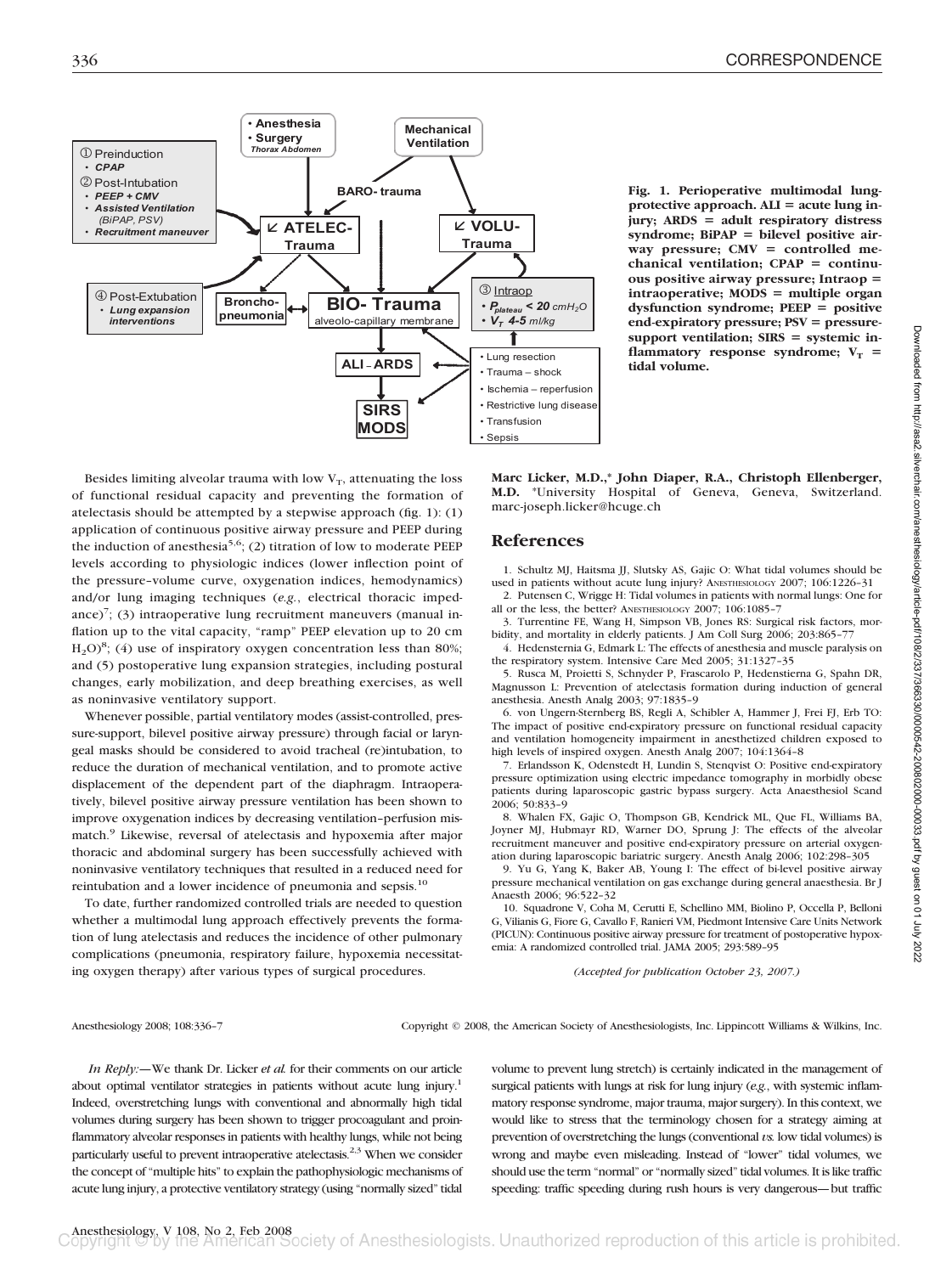speeding is always dangerous, even when there are not so many other cars on the road; therefore, regulations mandate that we never drive faster than the speed limit. The size of a normal tidal volume is approximately 6 ml/kg for all mammals<sup>4</sup>—we should always consider use of normally sized tidal volumes rather than (very) high tidal volumes.

We agree that ventilation with normal tidal volumes as proposed in our review may not prevent the development of postoperative atelectasis. Although limited evidence supports the use of higher positive end-expiratory pressure, intraoperative recruitment maneuvers, lower oxygen fraction, and postoperative noninvasive ventilation, $5$  a multimodal lung-protective approach has not been tested.

Although postoperative pulmonary complications are common and associated with significant morbidity, few studies investigated the influence of intraoperative ventilator and nonventilator management (*e.g.*, fluid balance, transfusions). Indeed, randomized controlled trials are needed to answer whether a multimodal lung-protective approach effectively prevents the formation of atelectasis and reduces the incidence of acute lung injury and other pulmonary complications after various types of surgical procedures.

**Marcus J. Schultz, M.D., Ph.D., F.C.C.P.,\* Ognjen Gajic, M.D., F.C.C.P.** \*Academic Medical Center, Amsterdam, The Netherlands. m.j.schultz@amc.uva.nl

#### **References**

1. Schultz MJ, Haitsma JJ, Slutsky AS, Gajic O: What tidal volumes should be used in patients without acute lung injury? ANESTHESIOLOGY 2007; 106:1226–31

2. Choi G, Wolthuis EK, Bresser P, Levi M, van der Poll T, Dzoljic M, Vroom MB, Schultz MJ: Mechanical ventilation with lower tidal volumes and positive end-expiratory pressure prevents alveolar coagulation in patients without lung injury. ANESTHESIOLOGY 2006; 105:689–95

3. Wolthuis EK, Choi G, Dessing MC, Bresser P, Lutter R, Dzoljic M, van der Poll T, Vroom MB, Hollmann M, Schultz MJ: Mechanical ventilation with lower tidal volumes and positive end-expiratory pressure prevents pulmonary inflammation in patients without preexistent lung injury. ANESTHESIOLOGY 2008; 108:46–54

4. Tenney SM, Remmers JE: Comparative quantitative morphology of the mammalian lung: Diffusing area. Nature 1963; 197:54–6

5. Whalen FX, Gajic O, Thompson GB, Kendrick ML, Que FL, Williams BA, Joyner MJ, Hubmayr RD, Warner DO, Sprung J: The effects of the alveolar recruitment maneuver and positive end-expiratory pressure on arterial oxygenation during laparoscopic bariatric surgery. Anesth Analg 2006; 102:298–305

*(Accepted for publication October 23, 2007.)*

Anesthesiology 2008; 108:337 Copyright © 2008, the American Society of Anesthesiologists, Inc. Lippincott Williams & Wilkins, Inc. Endotracheal Tube with End-tidal Carbon Dioxide Port

*To the Editor:—*I read with interest the brief report by Dr. Al-Nabhani *et al.*<sup>1</sup> on problems of monitoring end-tidal carbon dioxide in extremely low-birthweight infants during perioperative period. For the monitoring of end-tidal carbon dioxide in neonates, I agree that it is necessary to sample alveolar gases to avoid the dilution of carbon dioxide by dead space created by ventilating devices such as the endotracheal tube adaptor, the Y-piece of the breathing circuit, and even the T-piece for carbon dioxide sampling, and it is necessary to insert a catheter into the endotracheal tube for sampling of alveolar gases.

For sampling of alveolar gases without using an endotracheal catheter, an endotracheal tube with end-tidal carbon dioxide monitoring port (Mallinckrodt Inc., St. Louis, MO) is available. As shown in figure 1, the lumen for end-tidal carbon dioxide sampling extends to near the distal end of endotracheal tube. The outside diameter of the 3.0-mm uncuffed tube with monitoring port is 4.5 mm, compared with 4.3 mm for a standard uncuffed tube. Although the endotracheal tube with monitoring port is slightly larger in size by 0.2 mm, the difference is negligible. I have never had any problems with endotracheal intubation. With use of this tube, one can avoid the insertion of the catheter into the endotracheal tube, and hence avoid related complications.

**Charles Her, M.D., F.C.C.P.,** New York Medical College, Valhalla, New York. charles6133@msn.com

#### **Reference**

1. Al-Nabhani D, Shivananda S, Holtby H, McNamara PJ: Hazardous course of an end-tidal carbon dioxide catheter in a premature infant. ANESTHESIOLOGY 2007; 107:180-1 *(Accepted for publication October 23, 2007.*)



**Fig. 1. A 3.0-mm uncuffed endotracheal tube with end-tidal carbon dioxide monitoring port. Methylene blue dye was injected into the end-tidal carbon dioxide monitoring port to visualize the separate lumen. The dye entered the main lumen of the endotracheal tube at the near distal end of tube.**

Anesthesiology 2008; 108:337–8 Copyright © 2008, the American Society of Anesthesiologists, Inc. Lippincott Williams & Wilkins, Inc.

*In Reply:—*We are delighted that our report has stimulated some interesting discussion on the challenges of end-tidal carbon dioxide monitoring.<sup>1</sup> Dr. Her describes his experience with a new type of endotracheal tube, which has a built-in end-tidal carbon dioxide monitoring port (Mallinckrodt Inc., St. Louis, MO). We agree that the complication seen in our patient could have been avoided with this form of tube because dislodgement and distal migration are less likely. There are some other advantages that should be noted. Because the monitoring line does not occupy the inner lumen, airway resistance is not increased. This is particularly relevant for very low-birth-weight infants, where 2.0- to 2.5-mm uncuffed endotracheal tubes are commonly used and airway resistance is most likely to be affected. This type of tube can be easily used with an appropriate end-tidal measuring system, provided the sample volume aspirated does not compromise the delivered tidal volume.

There are some limitations that need to be pointed out. The additional tubing may become entangled with other tubes (*e.g.*, nasogastric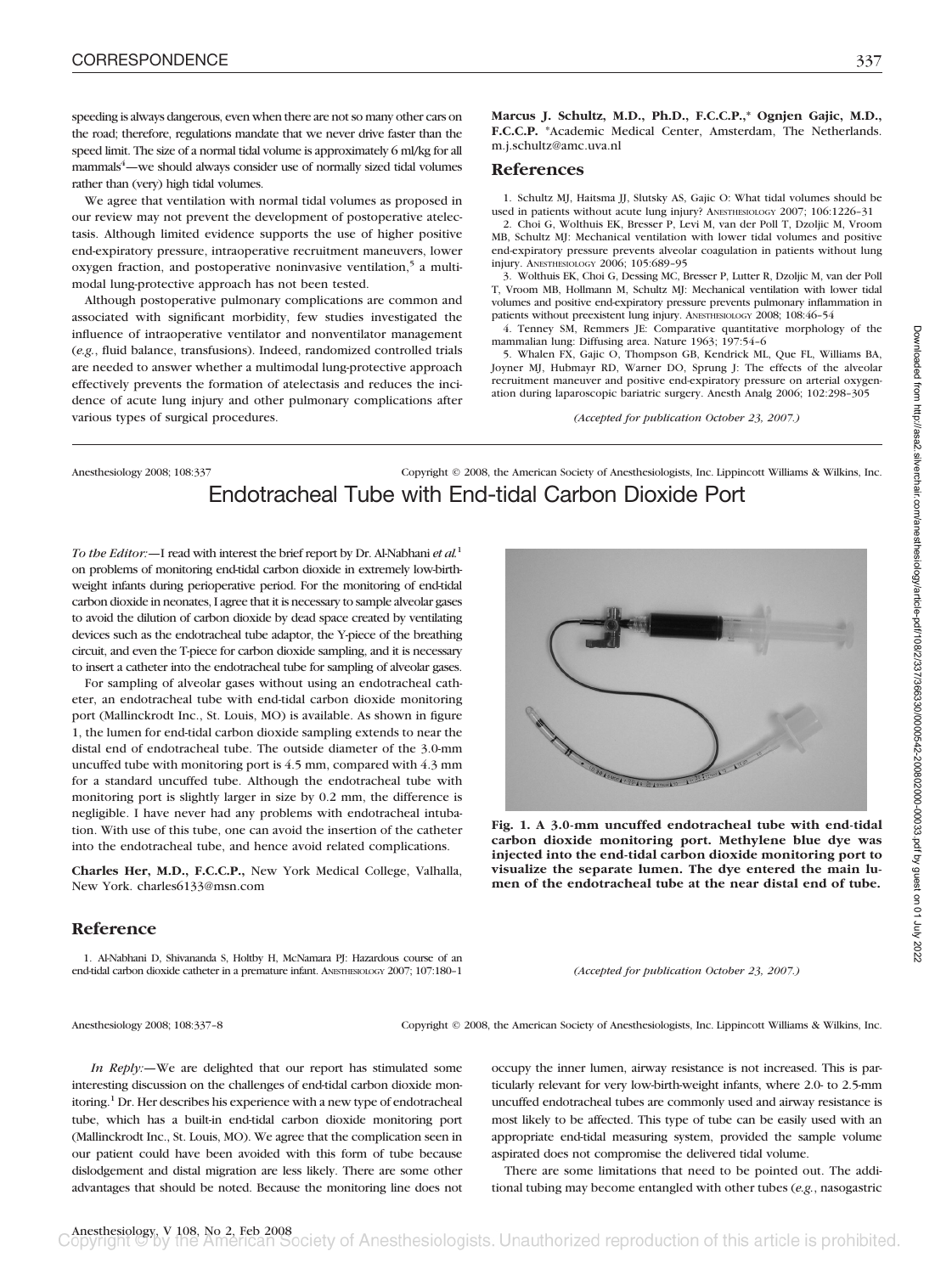tube) or may be pulled on by an active patient, both potentiating an accidental extubation. If the tube is inadvertently cut (*e.g.*, during tube suturing or taping) or the stopcock is left open to the atmosphere, a leak may occur, leading to ventilator autocycling and suboptimal tidal volume delivery. If used chronically for long-standing ventilated patients, the sampling line may become occluded by mucous or water secondary to circuit humidification. Finally, the current cost of the device may prohibit widespread use.

Although continuous end-tidal carbon dioxide is a close measure of arterial carbon dioxide partial pressure in patients with normal ventilation and perfusion, it does not guarantee appropriate tube position.<sup>2</sup> It is most useful for trending or screening patients for abnormal carbon dioxide values. This type of endotracheal tube may be useful for patients requiring short-term procedural intubation in the operating room or during high-risk neonatal transport, where the risk of endo-

tracheal tube migration/dislodgement is high. The reliability of this device needs careful prospective evaluation.

**Patrick J. McNamara, M.D., M.R.C.P.C.H.,\* Dana Al-Nabhani, M.D., F.R.C.P., Michael Finelli, R.R.T.** \*Hospital for Sick Children, Toronto, Ontario, Canada. patrick.mcnamara@sickkids.ca

#### **References**

1. Al-Nabhani D, Shivananda S, Holtby H, McNamara PJ: Hazardous course of an end-tidal carbon dioxide catheter in a premature infant. ANESTHESIOLOGY 2007; 107:180–1 2. Noble JJ: Carbon-dioxide monitors: Exhaled gas (capnographs, capnometry, end-tidal CO<sub>2</sub> monitors). Pediatr Emerg Care 1993; 9:244-6

*(Accepted for publication October 23, 2007.)*

Anesthesiology 2008; 108:338 Copyright © 2008, the American Society of Anesthesiologists, Inc. Lippincott Williams & Wilkins, Inc. Limitations of Genetic Findings That Are Not in Hardy-Weinberg **Equilibrium** 

*To the Editor:—*Zaugg *et al.*<sup>1</sup> report an association between the Arg389Gly (rs1801253) single nucleotide polymorphism of the  $\beta_1$ adrenergic receptor and adverse cardiac outcomes occurring within 1 yr of spinal anesthesia in patients with clinically important coronary artery disease. Although quite interesting, this report may be flawed by an important statistical methodology error.

The reported genotypes of rs1801253 are not in Hardy-Weinberg equilibrium ( $P = 4.2 \times 10^{-7}$ ) and have a lower than expected number of heterozygotes. Publicly available genotyping demonstrates that the Arg389Gly genetic variant is generally found to be in Hardy-Weinberg equilibrium.\* The most frequent cause of reduced heterozygote expression is genotyping error caused by low amplification of one of the two alleles in the genotyping process. Examination of genotyping intensity plots will frequently, but not always, identify such errors. With such a markedly abnormal result, the authors would be advised to regenotype this single nucleotide polymorphism using another genotyping platform, preferably by an independent laboratory, to confirm their findings.

The reader is referred to an informative description of Hardy-Weinberg equilibrium in the same issue of ANESTHESIOLOGY for an explanation of this important quality control measure in genotyping studies.<sup>2</sup> Guidance for quality control and reporting the results of genotyping studies have recently been provided.<sup>3</sup> Specifically, measures to assess the quality of genotype data should include (1) excluding single nucleotide polymorphisms with low genotyping frequencies, (2) excluding single

\* http://www.ncbi.nlm.nih.gov/SNP/snp\_ref.cgi?rs-1801253. Accessed July

nucleotide polymorphisms not in Hardy-Weinberg equilibrium, (3) performing genotyping on known study sample duplicates or publicly available samples to confirm accuracy of the genotyping methods, and (4) other methodologic and statistical techniques to ensure data quality. Accordingly, the association reported by Zaugg *et al.* should be regarded with considerable caution until confirmation in other cohorts.

**Simon C. Body, M.B., Ch.B., M.P.H.,† Debra A. Schwinn, M.D.** †Brigham and Women's Hospital, Harvard Medical School, Boston, Massachusetts. body@zeus.bwh.harvard.edu

### **References**

1. Zaugg M, Bestmann L, Wacker J, Lucchinetti E, Boltres A, Schulz C, Hersberger M, Kälin G, Furrer L, Hofer C, Blumenthal S, Müller A, Zollinger A, Spahn DR, Borgeat A: Adrenergic receptor genotype but not perioperative Bisoprolol therapy may determine cardiovascular outcome in at-risk patients undergoing surgery with spinal block: The Swiss Beta Blocker in Spinal Anesthesia (BBSA) study: A double-blinded, placebo-controlled, multicenter trial with 1-year follow-up. ANESTHESIOLOGY 2007; 107:33–44

2. Lötsch J: Basic genetic statistics are necessary in studies of functional associations. ANESTHESIOLOGY 2007; 107:168–9

3. NCI-NH GRI Working Group on Replication in Association Studies, Chanock SJ, Manolio T, Boehnke M, Boerwinkle E, Hunter DJ, Thomas G, Hirschhorn JN, Abecasis G, Altshuler D, Bailey-Wilson JE, Brooks LD, Cardon LR, Daly M, Donnelly P, Fraumeni JF, Freimer NB, Gerhard DS, Gunter C, Guttmacher AE, Guyer MS, Harris EL, Hoh J, Hoover R, Kong CA, Merikangas KR, Morton CC, Palmer LJ, Phimister EG, Rice JP, Roberts J, Rotimi C, Tucker MA, Vogan KJ, Wacholder S, Wijsman EM, Winn DM, Collins FS: Replicating genotype-phenotype associations. Nature 2007; 447:655–60

*(Accepted for publication October 24, 2007.)*

19, 2007.

Anesthesiology 2008; 108:338–9 Copyright © 2008, the American Society of Anesthesiologists, Inc. Lippincott Williams & Wilkins, Inc.

*In Reply:—*We thank Drs. Body and Schwinn for their critical remarks on our study.1 To clarify, our double-blinded, placebo-controlled trial was primarily designed to test the hypothesis that the perioperative administration of bisoprolol would reduce the incidence of cardiovascular complications in patients with or at risk for coronary artery disease undergoing surgery with spinal nerve block. However, because single nucleotide polymorphisms of the  $\beta$ -adrenergic receptor genes may act as disease modifiers,<sup>2</sup> biologically important nonsynonymous coding variants of the  $\beta$ -adrenergic receptor were determined in our study population. This analysis showed that carriers of at least one Gly allele of the  $\beta_1$ -adrenergic receptor polymorphism Arg389Gly experienced a higher number of adverse events than Arg homozygotes.<sup>1</sup> Drs. Body and Schwinn raised concerns with respect to genotyping errors based on the observed deviation from Hardy-Weinberg equilibrium for this particular polymorphism in our trial. Genotyping error is indeed one of the many possible sources of Hardy-Weinberg disequilibrium. To exclude this possibility in our trial, we have carefully regenotyped all patients for the Arg389Gly polymorphism using internal controls for wild-type, heterozygous, and mutant